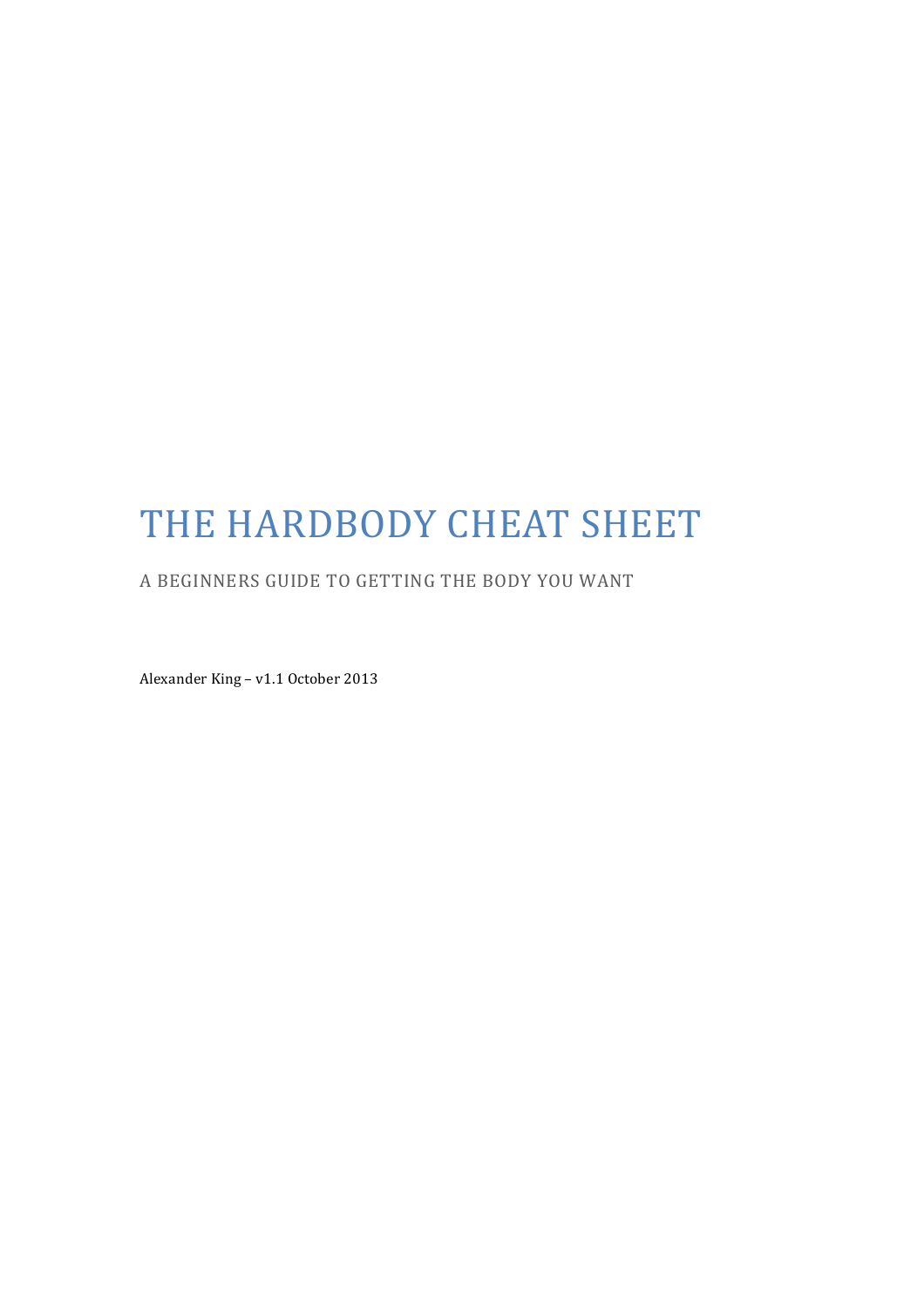## INTRODUCTION

You're probably reading this because you have one or more of the following goals:

- 1) Lose weight
- 2) Gain muscle
- 3) Improve your health
- 4) Be happier

I should probably point out straight away. I have no formal qualifications in diet, nutrition, gym instruction, mental health, science or medicine and that anything you choose to undertake after reading this is completely your own responsibility. It goes without saying you should check with your GP before making any drastic life changes, especially if you have a known existing medical condition.

So who am I? Just a guy who has perhaps read more books than you on the subject of fitness and nutrition, or maybe I've just experimented more with myself, but either way – you wouldn't be reading this if you didn't need some guidance, so I hope I can help.

I often get compliments on my physique – I'm  $6'1''$ , about 185lbs (so by no means huge) but it would seem that that the *condition* of my body is in some way aesthetically pleasing, which is one part of the puzzle, and I'm a healthy 38 years old (touch wood) which is the other part.

## THE PURPOSE OF THIS DOCUMENT

Pure and simple - I want to share with you some basic, simple rules that you can follow to alter your body composition. Wherever possible, I've avoided 'bro-science' or anything that doesn't gel with current scientific thinking, so there's nothing totally way-out (no leeches required). In fact, the beauty of what I propose is that it's so simple, so basic, that you probably already know it all.

But that's irrelevant if you don't apply it.

The general rule of thumb is - you don't have to take ALL my advice, but the more elements you action, the faster and more dramatic the changes you'll see.

You get out what you put in.

#### THE POWER OF HABITS

What I'm going to do throughout this document is urge you to change your habits. So I'm not going to give you a 'diet plan', I'm going to give you some rules with which you can create new dietary habits.

Habits are easier to stick with long term, because they don't have an end. Apparently it takes 30 days of being consistent with a new activity or way of doing things to become a habit. Similarly with training  $-$  if you habitually go to the gym every Tuesday and Friday, that's better than a reminder on your phone to 'go to the gym' that takes you by surprise and fills you with dread. Remember "we are what we repeatedly do. Excellence then, is not an act, but a habit." -Aristotle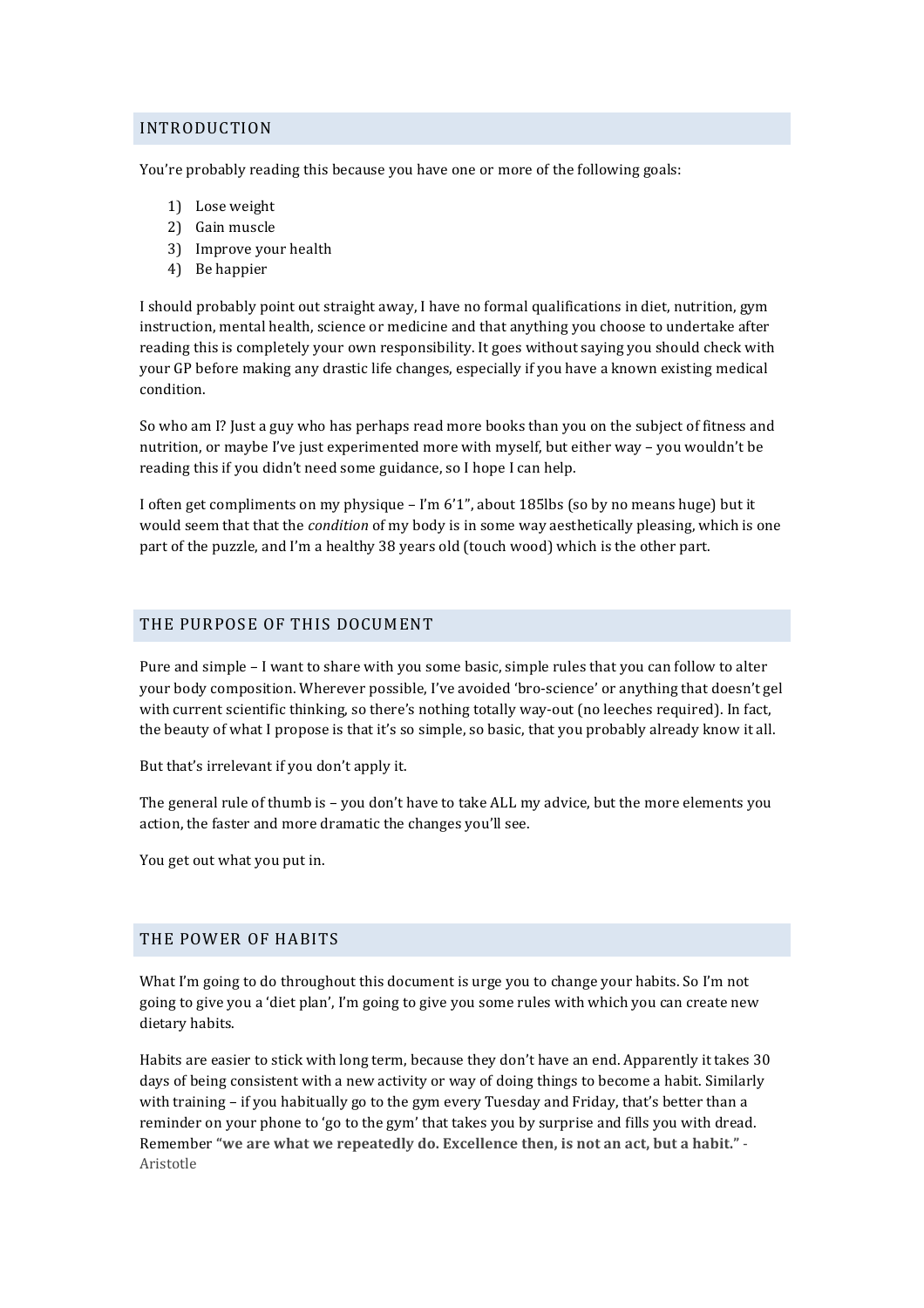#### LET'S BUST SOME MYTHS

Straight off the bat, let's get rid of some bullshit. I don't know why these myths won't go away, and in all likelihood me busting them here won't make a jot of difference, but here we go:

## YOU CAN'T SPOT REDUCE FAT

If you have body fat, it goes to the places it is predisposed to  $-$  either by your gender, genetics, any medical issues etc. So if you're a woman, it will sit around your hips and butt. If you're a guy – your midsection will bear the brunt of any squidgyness.

No amount of crunches, sit-ups, leg raises etc will shift your tummy fat. It doesn't work like that. You can reduce your total body fat by manipulating your calorie intake/calorie usage, but you can't target it. It's as simple as that. So all those articles in mens health magazines every month The secret to  $6$  pack abs' and so on  $-$  diet. All the ab-rollers in the world will not help you (beyond helping you burn more calories, I suppose).

## CARDIO DOESN'T MAKE YOU THIN

At least, not by itself it doesn't. If you go for a 2 mile run and burn 275 calories, you could get the same total effect by choosing not to eat a Snickers bar that afternoon. Yes, steady-state cardio can help to burn some calories off, but if you have a shitty diet it's pissing into the wind I'm afraid.

Of course, cardio has other benefits (hence the name – it will increase your cardio-vascular capacity, and joint issues/other running ailments aside, will increase your general health levels). But have you ever met a habitual runner that isn't injured in some way? Me neither.

If you really want to run/cycle/row as part of your training, look into High Intensity Interval Training (HIIT), which has been proven to burn calories much more efficiently, doesn't take as long and is arguably less likely to accumulate joint issues over time.

Lifting heavy weights is cardio, by the way. We'll come on to that later.

## SUPPLEMENTS ARE NOT MAGIC POTIONS

The supplement industry is huge, and every day there's a new bottle of pills, or powder you should be taking if you want to get big and lean. It's largely bullshit. Protein shakes are just food (generally whey protein), they're not a magic potion, and have to be seen in the context of the rest of your diet and training plan.

If anyone tells you that you have to take a certain supplement, they're wrong. I'll list some that I recommend later on, but that's all it is - a recommendation.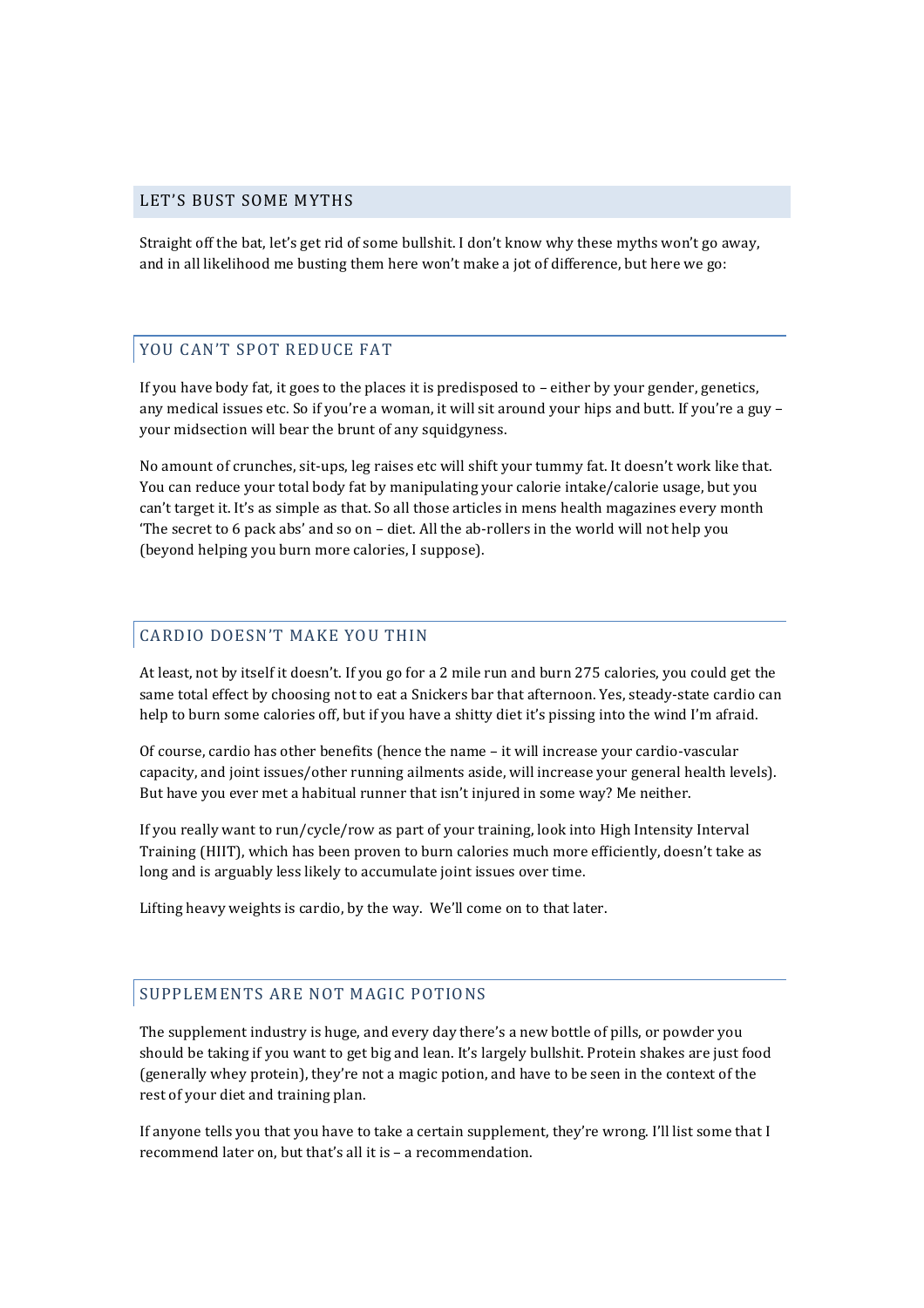The problem with the health/fitness/bodybuilding scene is that everyone is looking for shortcuts. Sorry to break it to you - but there aren't any.

## EATING FAT MAKES YOU FAT

This was disproved decades ago – but because 'low fat' foods are a massive money-spinner it's been repressed either consciously or otherwise. There is no correlation between the intake of dietary fats (ie, animal fat such as lard, butter, milk) and body fat. They're called the same thing, so I suppose that's the only link.

Get 'good' fats from egg-yolks, full-fat milk, butter, lard, nuts and get as much as you can. Fat is a great source of energy (better than carbohydrates) and keeps you fuller longer, so you're less likely to grab a sandwich (carb-heavy).

## DIET/NUTRITION

I'm starting with diet because it's your baseline for what you can achieve with regards to changing your body. If your diet is shit, you can lift what you want and use any training programme in the world and you won't get optimal results.

Like everything else - it's simple. Too simple, really, for most people to follow it.

# EAT THIS:

- Grass fed beef
- Other high-quality cuts of meat from local providers if possible
- Oily fish in moderation
- Organic, free-range eggs
- Fresh fruit and vegetables (steam your veg, is my advice)
- Nuts and berries
- Full-fat milk
- Good quality butter (Kerrygold is the only way to go)
- Lots of water
- If it's grown, walked, swum or flown eat the bastard.

# DON'T EAT THIS:

Anything with an ingredients list

So you can see I'm advocating eating **real food**. You'll probably find you'll need to eat more once you cut out processed foods, because satiety is harder to achieve eating fresh veg and fruit and so on – but bolster this with nuts (almonds, macadamia, walnuts, anything unsalted) and that should fill the gap.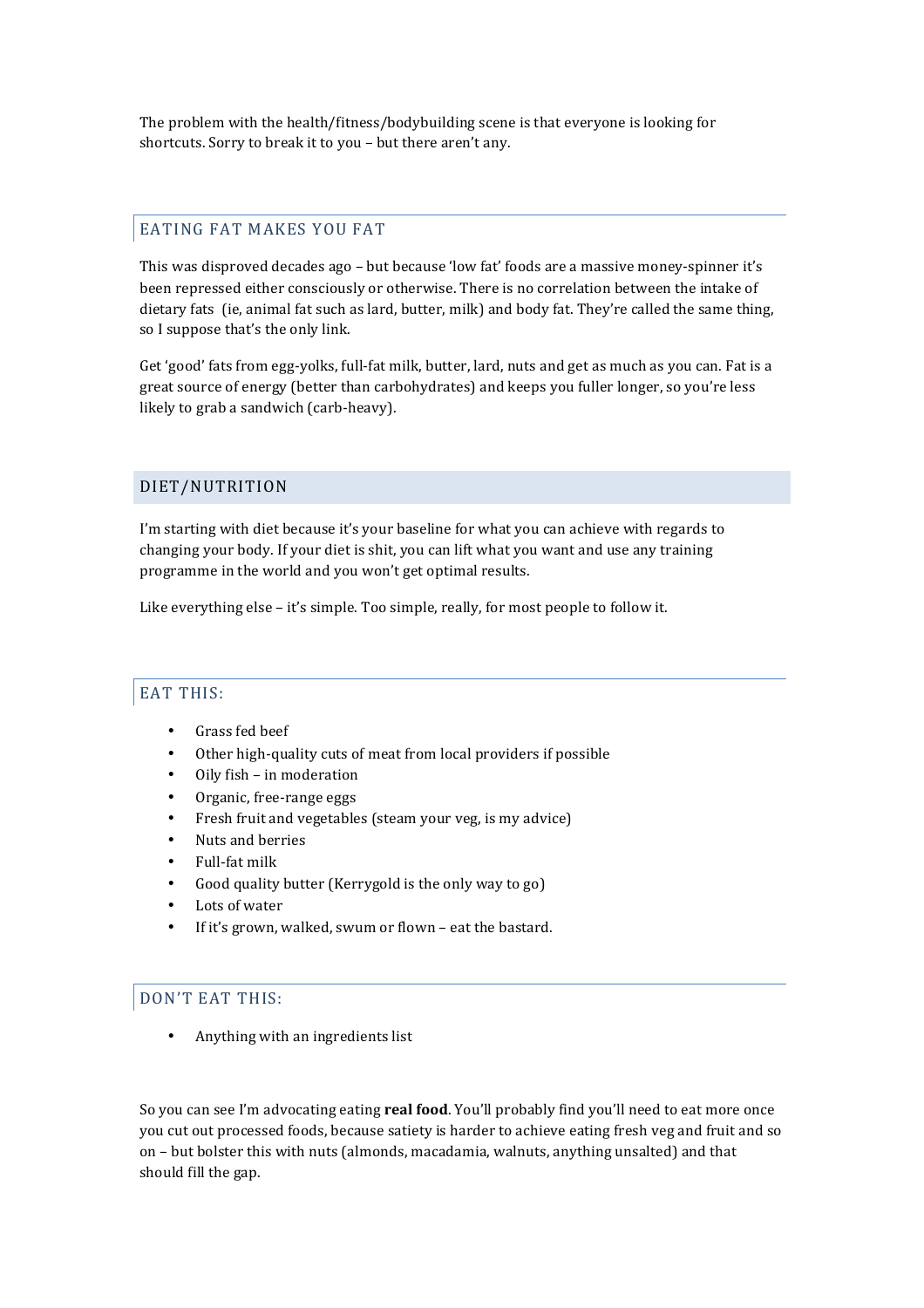This might be slightly controversial, but I've had great results from cutting grains out of my diet. It's incredibly tough – it means no porridge, bread, rice, pasta, all your staple go-to items, but seriously  $-1$  did it for a month and got noticeably more lean, with no loss of strength in the gym. The reasoning behind it is the basis for the 'Paleo diet' – that agriculture is so new to us as a species that our bodies haven't yet fully developed the systems to process grains. Whatever - try it and see if you feel and look healthier, you may have some degree of gluten intolerance without knowing it.

**You already know what you should and shouldn't be eating**. Unless you're a complete dullard, or Kerry Katona, you already know that broccoli is better for you than pizza. Give yourself some credit, and analyse everything before you put it in your mouth (hurr hurr).

I'm not going to recommend what macro ratios you should observe (macronutrients are carbohydrates, protein and fat) – all I will say is that you should try and swing your calories as far into protein and fat and as away from carbs as you can. Given that it's almost impossible to avoid carbs, this should self-right. Use fitday.com to track everything you eat and you'll get a handy pie chart. What fun!

# SUPPLEMENTS

The only supplements you should consider taking (all optional) are:

- A good multivitamin
- Omega 3 fish oils
- Whey protein (if you struggle to get enough protein from solid meals)
- Creatine (helps with recovery and can give you a bit more stamina in the weights room)
- Vitamin D (the 'sunshine vitamin' unless you live in sunny climes, you are almost definitely deficient, and supplementation helps strengthen bones and -in my experience – improves mood)

A good point to note with regards to supplements - buy the best quality you can find. By which I mean, don't buy it from Tesco. Go to a specialist sports nutrition shop and get some expert advice – unfortunately the supplement industry is not well regulated, so read the label of whatever you're buying closely.

# CALORIES IN VERSUS CALORIES OUT

To ultra-simplify the reality of it - if you want to lose weight, you have to eat fewer calories than you burn (caloric deficit). If you want to gain weight, you need to eat more than you burn (caloric surplus). When we're talking about body composition, if you want to get thin – eat less than you burn and train hard. If you want to gain muscle - eat more than you burn and train hard. It's a lot more nuanced than that, I won't pretend otherwise, but you can't get beyond those simple facts, and sticking to that concept while eating 'clean' WILL get you results.

#### TRAINING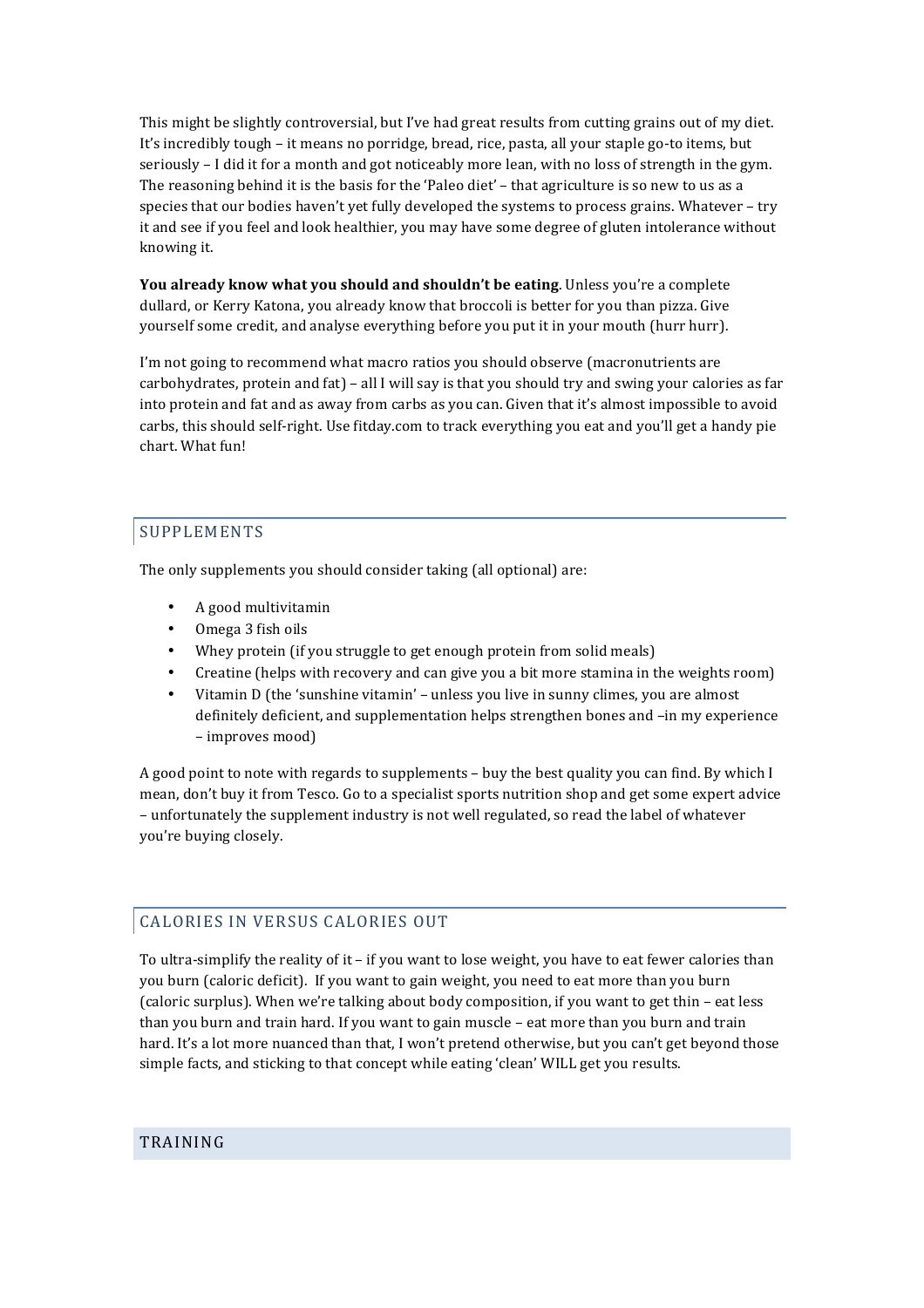Ah so now the good bit. At the end of this document I'm going to reveal the secret to getting muscular, lean and slim. It will not shock you.

# GO TO THE GYM

Yes, you could set up a home gym in your garage or spare room, but I'm not a believer in these being particularly effective, certainly if you're starting out on a lifestyle change. I think that if you have to get changed, gather your gym bag and water bottle, membership card and whatnot, then leave the house, you're much more likely to actually put some effort in when you get there. It's also much easier to stick to a proper training plan if you have access to all the proper equipment.

If you're lucky enough to have a choice of gym – please avoid 'health centres', 'fitness suites' or anything that has a café attached to it so you can have a latte and a Danish after your workout. You need a room with the following as a bare minimum:

- A good selection of dumbbells
- At least one squat rack/power rack
- A good few benches
- Olympic-sized barbells and assorted plates

I started training originally at a community sports centre and had to lobby for months for a bar. Eventually an EZ bar turned up one day, which was better than nothing.

#### ROUTINE

Routine is incredibly important. Look at your calendar and find the times in the week where you think you'll be able to consistently train. Every Wednesday and Friday night for example, or Monday, Wednesday and Saturday. It doesn't really matter how often you go to the gym in a week, as long as it's regular as clockwork and other things in your diary move to accommodate it ("I can't see you tonight Cheryl Cole, I'm training").

#### **GET A GYM BUDDY**

If you can – train with someone else. This has numerous advantages – including having a spotter, a little bit of friendly competition, and someone to call you a pathetic maggot when you're on rep  $4/5$  of your last heavy set of squats. The downside is – if they cancel on you, the temptation is to not bother yourself. Extra willpower is required on these occasions - you must still train, even if you have to modify your training plan slightly (for example dumbbell bench rather than barbell bench).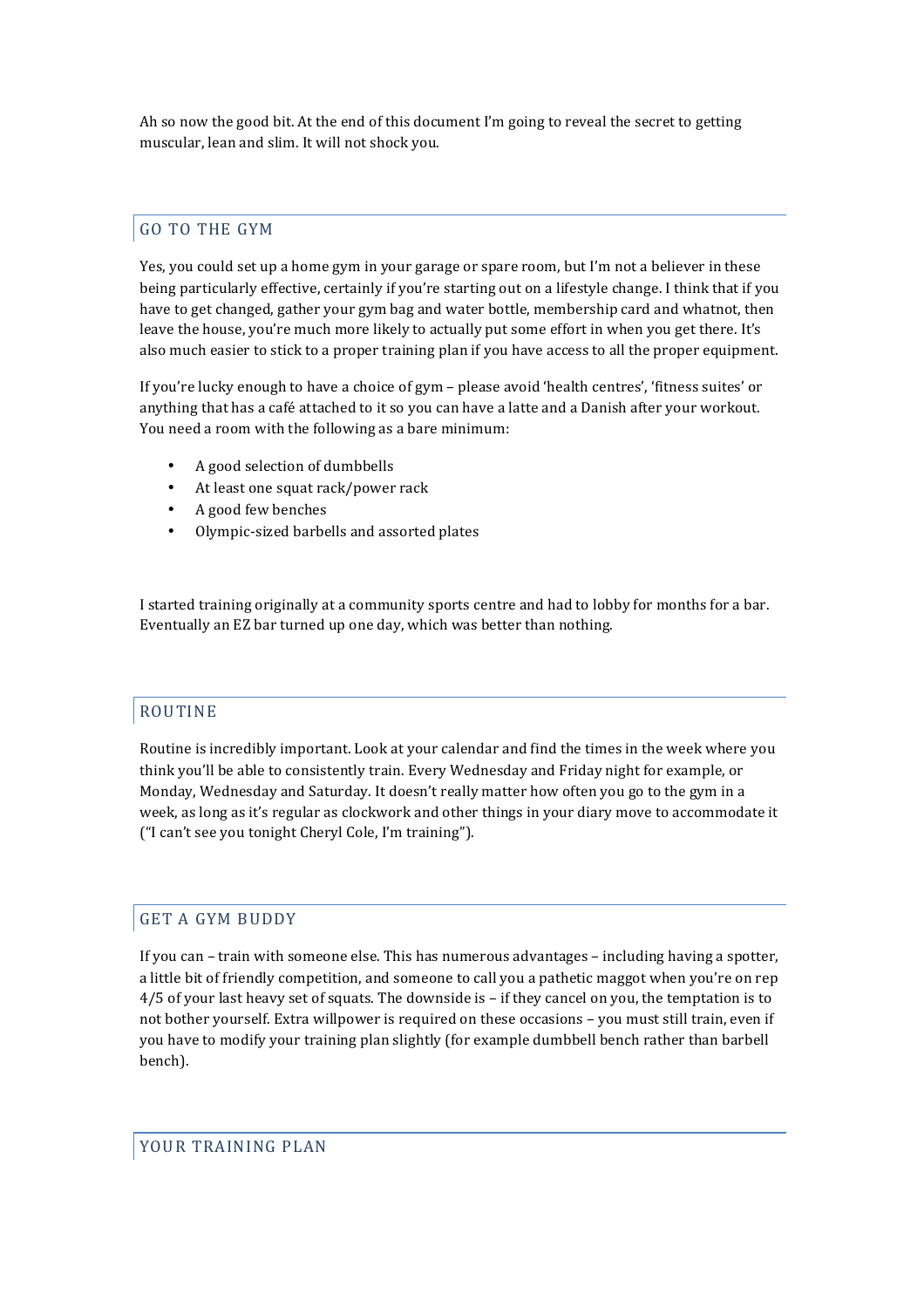So, you may be thinking – how can I possibly recommend a training plan when I don't know you, don't know your history, detailed objectives, medical background, gender, age, height or religious beliefs? Trust me – what I'm recommending here is the basics, that everyone should do, and you will struggle to find anyone who disagrees strongly on anything other than personal preference. This plan is just a starting point to get you in the gym doing something useful rather than spending 40 minutes on a bloody cross trainer then 10 minutes on each machine, which just gets you tired and maybe a bit sweaty on a good day. **That's not training, that's exercising**.

Once you have the basics down, there's a whole world of training schemes out there to explore.

# THE EXERCISES

For each of the following exercises, **form is key**. You must research each of these yourself, watch some YouTube videos from trusted trainers like Mark Rippetoe, even ask the big dude in your gym to give you some pointers, and most importantly of all **keep the weight low until you have mastered them**. You can and will injure yourself if you try to be the big man and lift something that's too heavy for you with bad form.

In order of importance, you MUST:

- Squat
- Deadlift
- Overhead press
- Bench

The only excuse for missing any of these compound lifts is injury, and even then there are workarounds. I can't back-squat (with the bar across my shoulders) due to a problem with my ulnar nerve, so I front-squat with the bar across my chest. It's a slightly different exercise but it engages all the same main muscle groups and the central nervous system.

The compound lifts above are so important because they recruit multiple bodyparts at once. They also 'tie everything together' so you'll be employing your core to lock in to your squat position, driving your hips to complete the deadlift motion etc. This is why I advise avoiding exercise machines (including Smith machines) – they guide you along a track nice and safely, but while you're isolating say, the chest on a chest press machine, you're not employing all the stabilizing muscles of the shoulder and chest to keep the weight where it should be.

Because no matter how you split it, four exercises doesn't make for much of a workout, here are some examples of secondary lifts that can be included:

- Bent over rows (barbell or dumbbell)
- Seated rows
- Stiff/straight-legged deadlift
- Dumbbell flyes
- Cable crossovers
- Close-grip bench press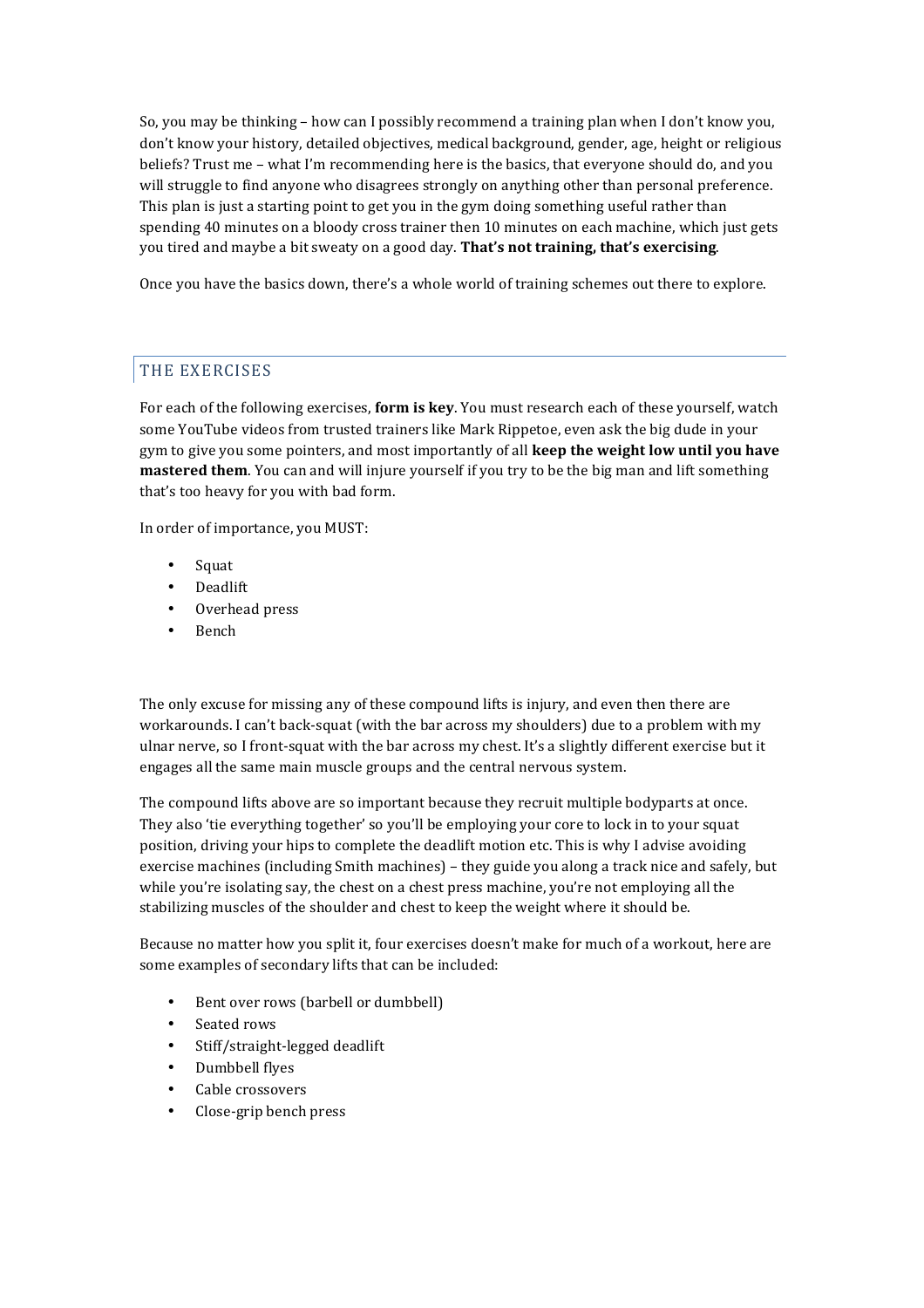You can also mix in some bodyweight exercises – these will kick your ass, but because in theory they get easier as you get fitter (you weigh less, and you're stronger) they're very rewarding:

- Pull ups/chin ups
- Push ups
- Dips

You'll notice we're not doing any strict 'isolation' work - no bicep curls, tricep pushdowns etc. I've never really found I needed to if I was working heavy compounds as these wreck pretty much your entire body if you're doing them properly and with progressive weight.

## REPS AND RANGES

A rep (repetition) must always be completed fully, with full ROM (range of movement), with as much attention paid to the negative part of the movement as to the positive. Every rep counts, but the last few are the ones that give you the most benefit. When it really starts to burn and you desperately want to rack the bar  $-$  push through these as this is where the good stuff is.

As far as ranges are concerned, there is a ton of advice and training programmes out there advising all kinds of things. If you are completely new to lifting, after much experimentation, my advice would be:

**Compound movements** (squats, deads, bench, press) – 5 sets of 5 reps (5x5)

**Secondary movements** (rows, flyes, bodyweight exercises) – 3 sets of 10 reps (3x10)

Generally speaking, low sets at heavy weight help build your strength, which is what you need early on, and if that strength is distributed around your whole body in a compound movement, all the better. Higher rep ranges (and by necessity, comparatively lighter weights) tend to focus more on hypertrophy (increase in muscle size). I'm a big believer in functional strength being the ultimate end game, so get stronger as a priority.

## PROGRESSIVE RESISTANCE

This is absolutely key. I'm going to put this in bold, in fact:

#### Once you can complete a full set of an exercise with good form, increase the weight, even if it's only by a little.

With weight training, there is no 'maintenance' phase. You're either getting stronger, or you're stagnating. Remember why we're lifting weights – to trigger the body's hormonal response to a new stressor. The body gets the signal that it needs to suddenly lift these heavy things off the floor or press them away from itself, so it responds as nature intends – by increasing the number of muscular fibres available to do the task. Science, bitches.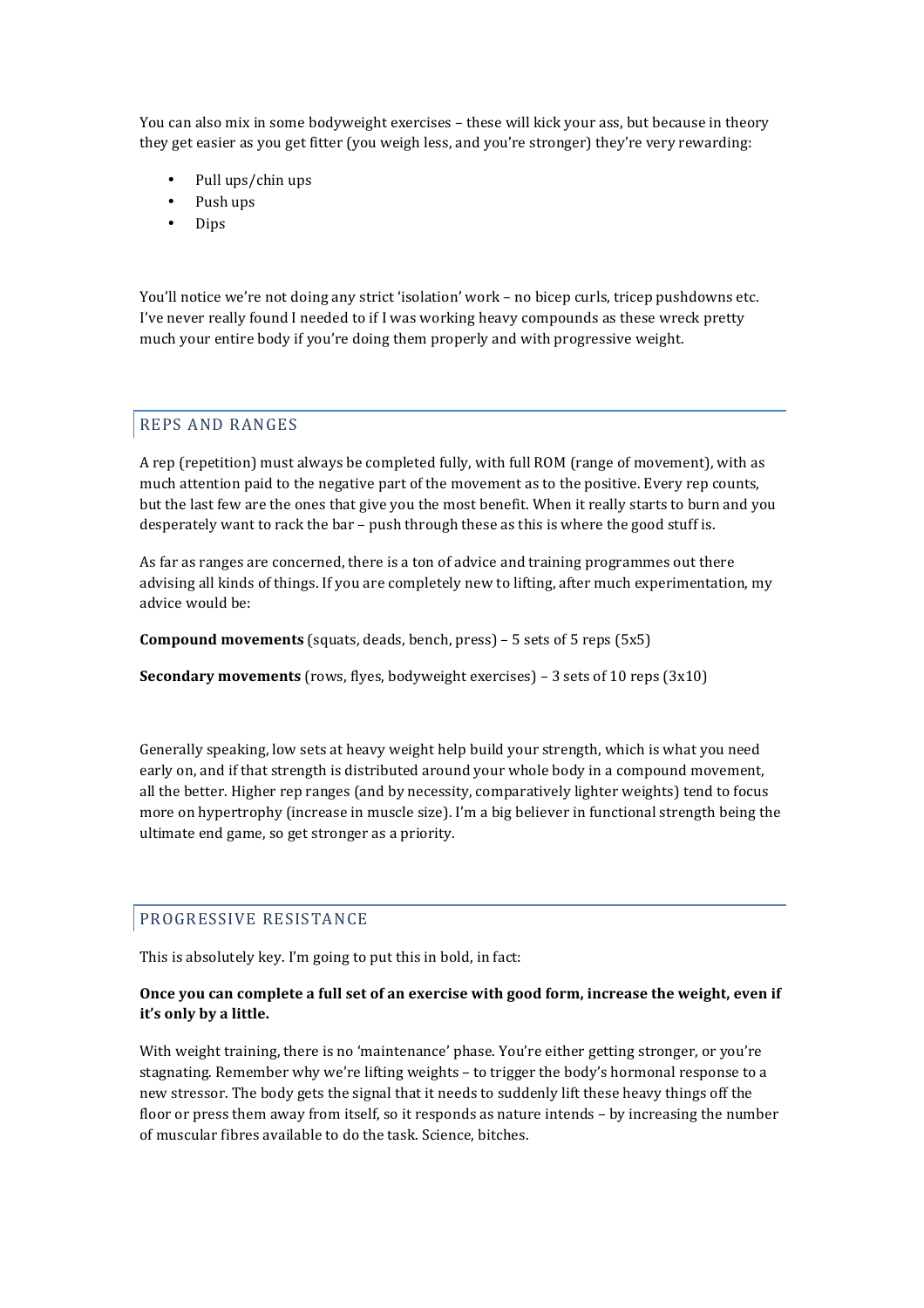So start off with light weights (even an empty bar in the case of squats and deadlifts) then gradually add the smallest plates you can find, until these turn into big plates. It will happen quicker than you might expect, if your diet and recovery are in good shape.

# TRAINING INTENSITY

Focus - use the mind-body connection to really feel the muscle group work as you do the exercise. Do not use momentum or gravity if you can possibly help it. Remember – every rep counts and you're only cheating yourself if you're doing half reps or throwing the weight rather than lifting it.

**Be prepared to work extremely hard**. Get used to the feeling of light-headedness and nausea that comes from training very hard indeed. Mediocre effort gets mediocre results - I can't put it more plainly than that.

## **THE SPLIT**

Depending on how often your routine allows you to go to the gym, you can split these by body part in the following ways:

# 3 DAY SPLIT - PUSH/PULL/LEGS

Day 1 -Bench press, secondary chest work (close-grip, flyes, cable crossovers), shoulder press (standing military barbell press is my favourite)

**Day 2** - Deadlifts, secondary back work (SLDL, rows, chins)

**Day** 3 – Squats, secondary leg work (leg press, hack squat, extensions)

## 2 DAY SPLIT - UPPER/LOWER

- **Day 1** Bench, flyes, rows, overhead press, chins
- **Day 2** Squats, deadlifts, secondary leg work

These are just suggestions  $-$  the important thing is to get each major exercise in each week, with sufficient rest period in between.

The remaining option is a full-body workout each session. I used to do this for years, but the problem is you won't have the capacity to go all-out on all 3 compounds in one session, let alone include secondary work, so if you can only train once a week, choose one of the splits above and do one day per week, alternating.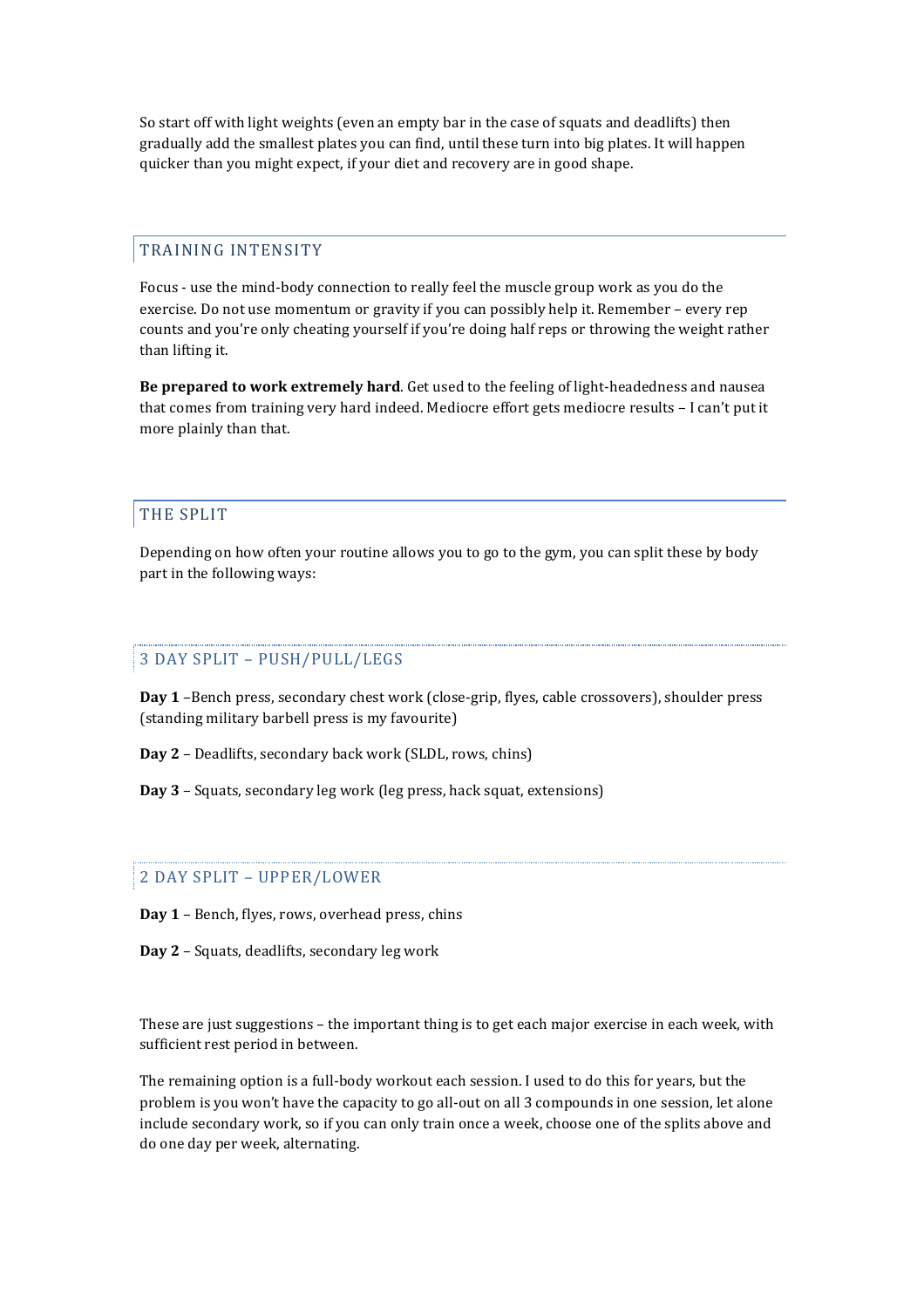# TRACK YOUR LIFTS

It's really important that you take a little notebook or printed training plan along to the gym with you, and record absolutely everything you lift. That way, each session you know what you're aiming to beat, and if you don't quite manage it – be honest and record exactly what you did get done. You're going to have good and bad days, it's natural, but you will see a very satisfying increase in weights lifted, the volume of reps and sets and so on.

Store all your old training logs to look back on – if you hit a plateau it's good to remind yourself how far you've come.

## DOMS

Say hello to your new constant companion  $-$  DOMS (delayed onset muscular soreness) is the reason you're going to be walking like John Wayne a day or so after leg day. It's a good pain, I think – but don't get into the mindset that major DOMS equals a great workout. You can have a very effective workout with little soreness, and vice versa. I would advise against training a muscle that is still sore – if you're scheduled to go to the gym, go anyway but switch your session around to avoid that body part or muscle group.

## RECOVERY

If you imagine a triangle, Diet is one corner, Training is the second, and Recovery is the third. They're all equally important, but recovery is the one that people tend to neglect – probably because nobody can sell you sleep or write interminable magazine articles about it.

You must rest sufficiently to allow your muscles to repair themselves - after all, it's all the microscopic tears in them that gives you DOMS and the healing of them that gives the muscle the capacity to get bigger.

How to recover effectively? The first and most obvious is sleep. Try and increase the amount of sleep you habitually get. If this means going to bed earlier, so be it - if you're training hard you'll be more tired anyway. The quality of your sleep is important too so make sure you've got a decent mattress and that your room is at a comfortable temperature.

Also – I'm a strong believer that **food is medicine.** A clean diet high in protein gives the body exactly what it needs to repair itself, so try not to lapse into old habits just because you're tired and sore.

You might also want to experiment with heat and cold therapies such as ice baths, but I'm hoping you're not going to be training to injury so any extreme rehab shouldn't be necessary. Enjoy your hard-earned muscular soreness. When people say "How did you get arms like that?" I usually say "I traded them for pain". Or "I traded them for hair" which is funnier but less scientifically accurate.

#### A FEW GYM TIPS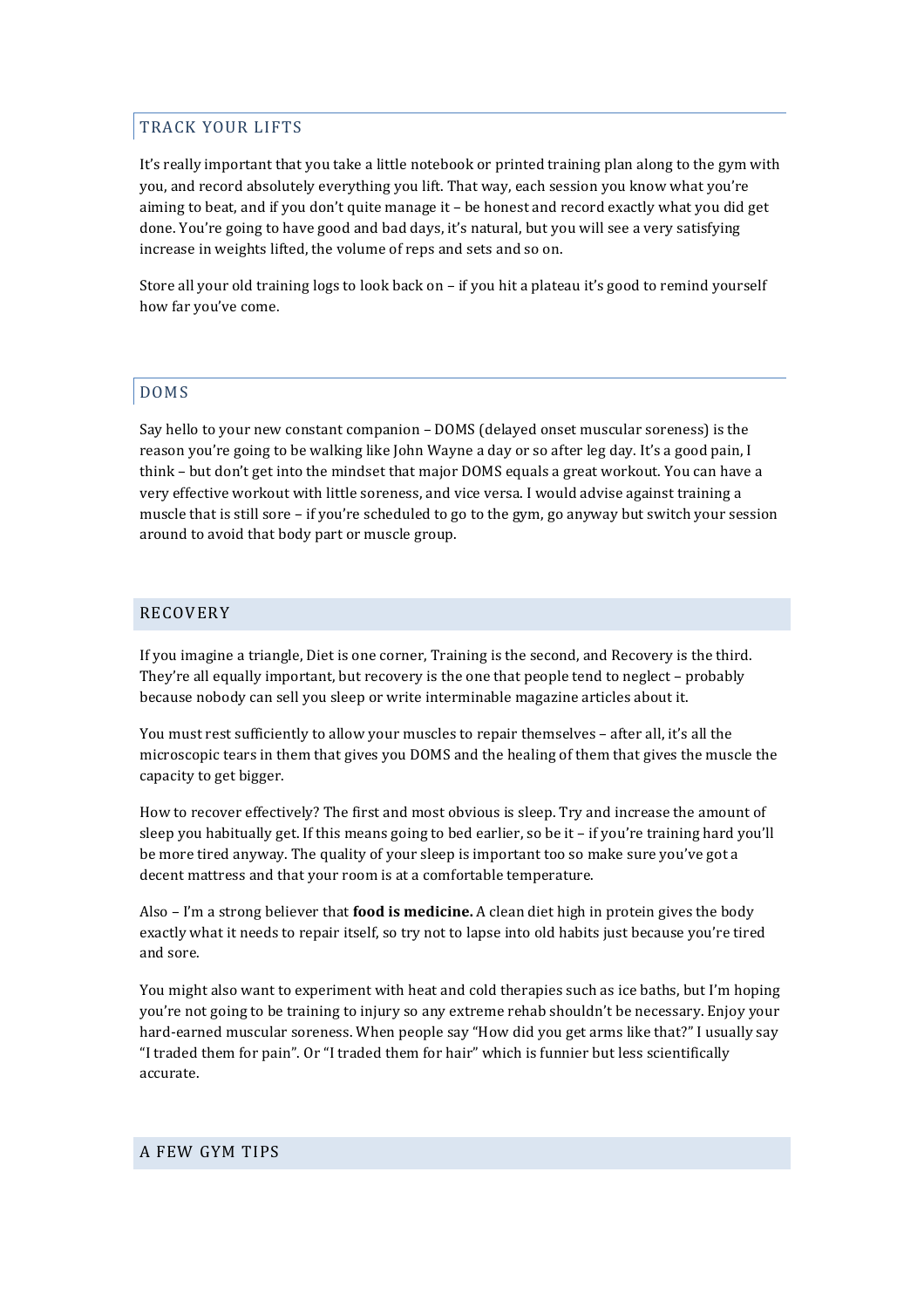Let me just add a few quick tips for when you're at the gym. You'll thank me for these in a few years when you look back:

- **Is it sunny in your gym? No? Then don't wear a fucking baseball cap**. Or turn it backwards when you're doing preacher curls. You look like a cock. A beanie is acceptable only if your gym is so hardcore it doesn't have heating, and it's winter.
- **Don't throw weights**. It's dangerous and marks you out as being a twat. If you can't put them down safely, don't pick them up, tough guy.
- **Be respectful**. You're a guest in someone else's business. Don't leave your shit everywhere, put the weights back where you found them, let people finish their set before talking to them or moving heavy equipment near them.
- **Don't offer advice unless it's asked for**. There's always one smart arse going around telling people they're doing it wrong. Don't be that guy. That guy is always 9 stone wringing wet.
- **Keep yourself to yourself.** A majority of people are there to train, not chat. It's not a social club. Don't try and pick up chicks/dudes.
- **Get your tunes on**. I heartily recommend getting a playlist together of motivational music - EDM, metal, whatever gets your blood pumping. Usually if it makes you want to dance, it'll make you want to lift - and it can make a big difference.
- **Leave your phone at home**. Unless you're a heart surgeon on call, there is no need for you to have your phone in the gym. The only exception being if your phone is also your mp3 player
- **If you're spotting, spot**. If you're spotting your gym buddy, stay awake his/her safety is in your hands, so don't use their set as an excuse to check out the gym bunny on the cross-trainer.
- Use the equipment for what it was designed for. Never EVER curl in the squat rack.
- You will never be the strongest guy in your gym, or the weakest. Don't compare your lifts with the guy in the next rack - it's futile. All you should care about is lifting more than you did last week. You only compete with you.

# FINALLY - THE SECRET TO GETTING THE BODY YOU WANT

Are you ready? Here we go.

#### **CONSISTENCY AND DEDICATION**

That's it. In all truth, there is no secret. The people you see with the body that you want just want it more than you do. The beauty of weight training and proper nutrition is that you do it for you, and beyond medical concerns, nobody else really cares. If you have a busy life, a demanding boss, a family that needs you, you can spend those 2-3 hours a week in pure solitude – pure 'you time'. And the very best thing about it is  $-$  the results you get belong exclusively to you. Nobody's ripped torso has a 'thank you' list at the bottom of it.

You must be consistent. Form the new habits we've talked about above, and stick to them. Every time you feel like skipping a gym session – don't skip it. Every time you're going to eat a Mars Bar - don't eat it. I'm making it sound simple because it is. But it's not easy.

Getting the body you want is simple. But it's hard work, and nobody can do that hard work **for you.** So despite the title at the top, there are no 'cheats' to be had.